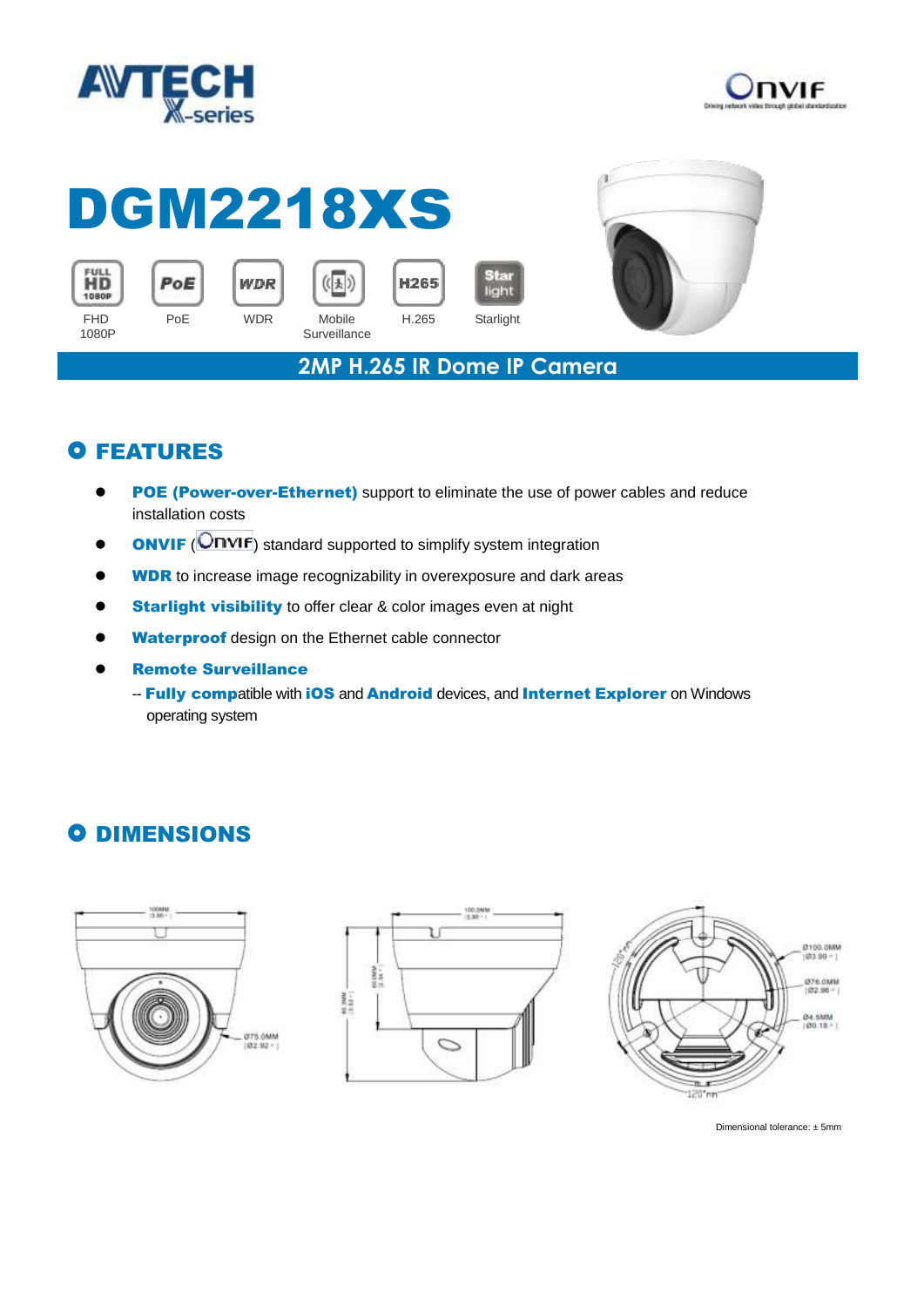



## **O SPECIFICATIONS\***

| <b>Network</b>               |                                                                                                                                                                                                             |
|------------------------------|-------------------------------------------------------------------------------------------------------------------------------------------------------------------------------------------------------------|
| <b>LAN Port</b>              | <b>YES</b>                                                                                                                                                                                                  |
| <b>LAN Speed</b>             | 10/100 Based-T Ethernet                                                                                                                                                                                     |
| <b>Supported Protocols</b>   | TCP/IP, HTTP, DHCP, DNS, DDNS, RTP/RTSP,<br>SMTP, NTP, UPnP, SNMP, HTTPS, FTP                                                                                                                               |
| <b>ONVIF Compatible</b>      | YES (Profile S, Profile G, Profile T)                                                                                                                                                                       |
| Security                     | (1) Multiple user access levels with password<br>(2) IP address filtering<br>(3) Digest authentication                                                                                                      |
| <b>Remote Access</b>         | Internet Explorer on Windows operating system                                                                                                                                                               |
| <b>Video</b>                 |                                                                                                                                                                                                             |
| Network Compression          | H.265 /H.264                                                                                                                                                                                                |
| <b>Video Resolution</b>      | Main-stream (default 30fps): 1080P(1920x1080), 720P(1280x720),<br>Sub-stream (default 30fps): 720P(1280x720), VGA (640x480), QVGA (320x240)<br>Mobile-stream (default 10fps): VGA (640x480), QVGA (320x240) |
| <b>Frame Rate</b>            | 30fps                                                                                                                                                                                                       |
| Video bit rate               | 8Kbps ~ 8Mbps                                                                                                                                                                                               |
| Multiple Video Streaming     | Triple Stream (Main / Sub / Mobile)                                                                                                                                                                         |
| <b>General</b>               |                                                                                                                                                                                                             |
| Image Sensor                 | 1/2.8" SONY Progressive CMOS image sensor                                                                                                                                                                   |
| Min Illumination             | Color 0.01lux @ F1.2(AGC ON)                                                                                                                                                                                |
| Shutter Speed                | $1/5 \sim 1/20000$ sec                                                                                                                                                                                      |
| Slow shutter                 | Support                                                                                                                                                                                                     |
| Lens                         | $2.8$ mm $-$ F2.0                                                                                                                                                                                           |
| Viewing Angle                | 97° (Horizontal)                                                                                                                                                                                            |
| SD storage                   | NO                                                                                                                                                                                                          |
| IR Effective Distance**      | Up to 30 meters                                                                                                                                                                                             |
| IR Shift                     | IR cut filter with auto switch                                                                                                                                                                              |
| <b>Video Analytics</b>       | Perimeter Intrusion Detection, Line Crossing Detection, Stationary Object Detection,<br>Pedestrian Detection, Face Detection (DEEP LEARNING), Cross Counting.                                               |
| <b>WDR</b>                   | 120 dB                                                                                                                                                                                                      |
| <b>BLC</b>                   | <b>YES</b>                                                                                                                                                                                                  |
| <b>ROI</b>                   | <b>YES</b>                                                                                                                                                                                                  |
| <b>Privacy Mask</b>          | <b>YES</b>                                                                                                                                                                                                  |
| Image Settings               | Flip, Rotation, Corridor mode, Saturation, Brightness, Contrast, Hue, Sharpness adjustable                                                                                                                  |
| Audio                        | Built-in Microphone                                                                                                                                                                                         |
| Alarm Trigger                | NO.                                                                                                                                                                                                         |
| <b>Reset Button</b>          | <b>NO</b>                                                                                                                                                                                                   |
| POE                          | YES (IEEE 802.3af)                                                                                                                                                                                          |
| Weather-proof                | IP66                                                                                                                                                                                                        |
| <b>Operating Temperature</b> | -30°C $\sim$ 55°C                                                                                                                                                                                           |
| <b>Operating Humidity</b>    | 90 or less relative humidity                                                                                                                                                                                |